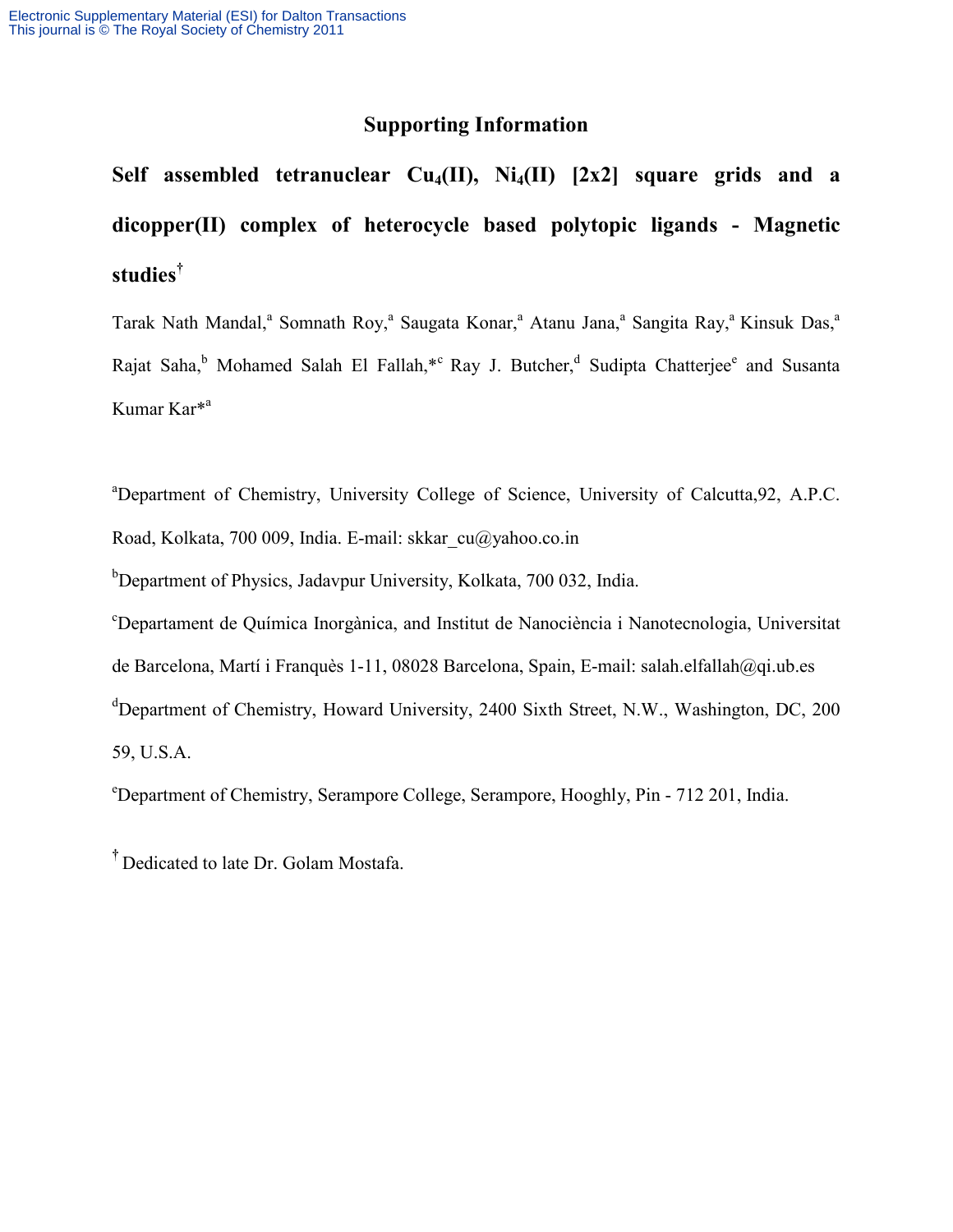## **Table-S1**

| Complex                 | $D-HA$                               | $d(D-H)$  | d(HA)     | d(DA)     | $<$ (DHA) |
|-------------------------|--------------------------------------|-----------|-----------|-----------|-----------|
| $\mathbf{1}$            | N7-H7A O100                          | 0.86      | 2.43      | 2.931(17) | 118       |
|                         | N7-H7B0102                           | 0.86      | 1.92      | 2.505(14) | 124       |
|                         | N7-H7B O201                          | 0.86      | 2.11      | 2.49(2)   | 107       |
| $\overline{2}$          | N6-H6N 017                           | 0.86      | 1.95      | 2.79(2)   | 164       |
|                         | N8-H8A N10                           | 0.86      | 2.53      | 2.80(11)  | 100       |
|                         | $N14-H14B$ . 05                      | 0.86      | 2.12      | 2.969(15) | 169       |
|                         | N18-H18N 013                         | 0.86      | 2.24      | 2.85(3)   | 128       |
|                         | $N20-H20A$ $N22$                     | 0.86      | 2.55      | 2.831(6)  | 100       |
|                         | $N20-H20B$ $O11$                     | 0.86      | 2.16      | 3.00(15)  | 164       |
|                         | N24-H24 O12                          | 0.86      | 2.05      | 2.900(11) | 169       |
|                         |                                      |           |           |           |           |
|                         |                                      |           |           |           |           |
| $\overline{\mathbf{3}}$ | $O1W-H2W1$ N3                        | 0.85      | 2.17      | 2.988(9)  | 163       |
|                         | N7-H7A O1W                           | 0.86      | 2.17      | 3.033(9)  | 176       |
|                         | $\overline{\text{N7-H7}}\text{A}$ N3 | 0.86      | 2.46      | 2.737(5)  | 100       |
|                         | N7-H7B0101                           | 0.86      | 2.07      | 2.915(10) | 168       |
| $\overline{\mathbf{4}}$ | O3W-H3W1 O11A                        | 0.875(17) | 1.886(18) | 2.758(7)  | 174(3)    |
|                         | N3A-H3AB  O3W                        | 0.88      | 2.00      | 2.793(2)  | 149.7     |
|                         | N3B-H3BB O2W                         | 0.88      | 2.06      | 2.914(2)  | 162.7     |

Selected hydrogen bond distances  $(A)$  and angles  $(°)$  of 1-4.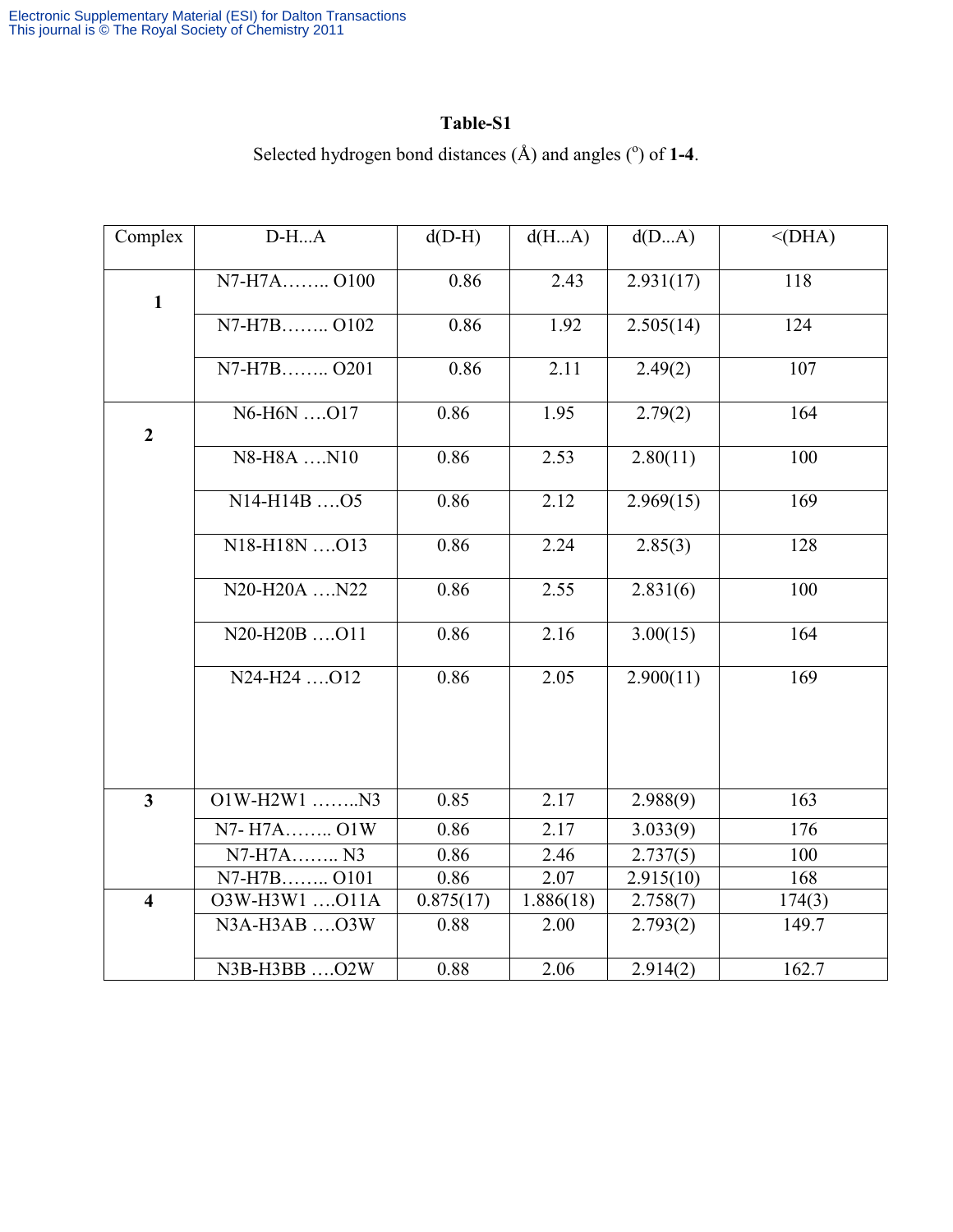## **EPR spectra of 2 and 4:**

The X-band EPR spectra of **2** and **4** at different temperatures are very similar. The EPR spectrum of **2** at 200 K (Figure S1) shows an isotropic band centred at  $g = 2.11$  (3183 G for  $v = 9.4311$ ) GHz) which corresponds to the transition  $\Delta M<sub>S</sub> = \pm 1$ . The band assigned to half filed transition  $(\Delta M_S = \pm 2$ , much less intense) is observed at  $g = 4.2$  (1605 G for  $v = 9.4311 \text{ GHz}$ ). The polycrystalline EPR spectrum of **4** (Figure S2) at room temperature gives three very asymmetric three picks, corresponding to the three components of the tensor g, located at  $g_1=2.23$ ,  $g_2=2.14$ and  $g_3$ =2.03 (3017 G, 3144 G and 3310 G, respectively for  $v = 9.4287$ ). The band assigned to half filed transition ( $\Delta M_s = \pm 2$ ) is hardly distinguished at  $g_{1/2} = 4.0$  (1683 G for  $v = 9.4287$ ).



**Fig. S1:** EPR spectra of **2** at 200 K.